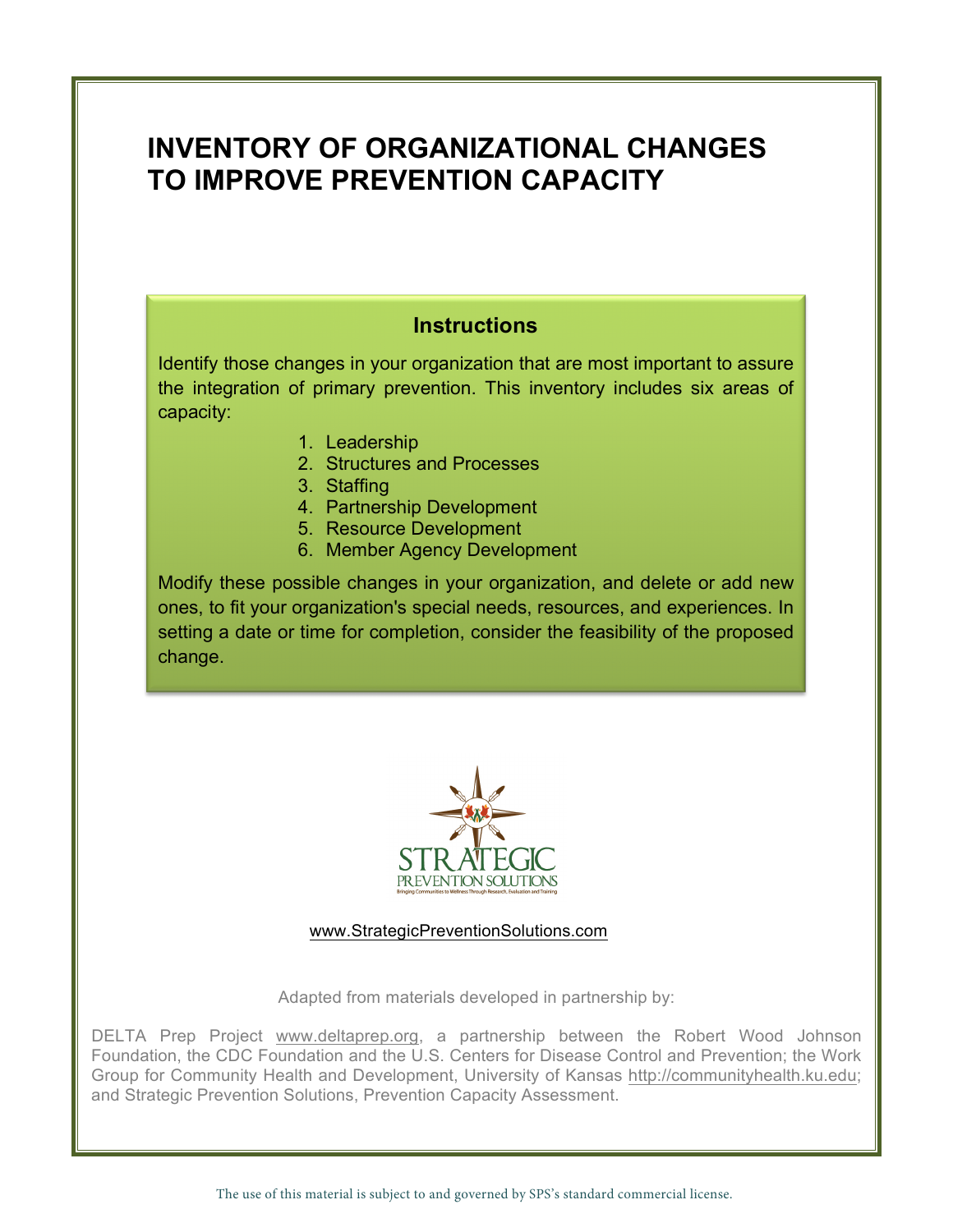## **A. Leadership**

Support and prioritization of primary prevention among the organization's Executive Director, senior management and Board members

- A 1 By \_\_\_\_\_, Board members [vote] on adapting the organization's [mission statement, strategic plan, training materials, etc.] to include primary prevention
- A 2 By , integrate regular primary prevention agenda items into Board meetings
- A 3 By \_\_\_\_, integrate primary prevention agenda topics in annual executive board retreats.
- A 4 By \_\_\_\_\_, add a board member with primary prevention experience/expertise
- A 5 By \_\_\_\_, establish ongoing training for organization leadership about [specify topic; examples below].
	- The public health approach
	- Root causes of IPV
	- Other primary prevention topic (specify)
- A 6 By \_\_\_\_, primary prevention will be integrated in Executive Director orientation training
- A 7 Other (please specify) By \_\_\_\_\_,

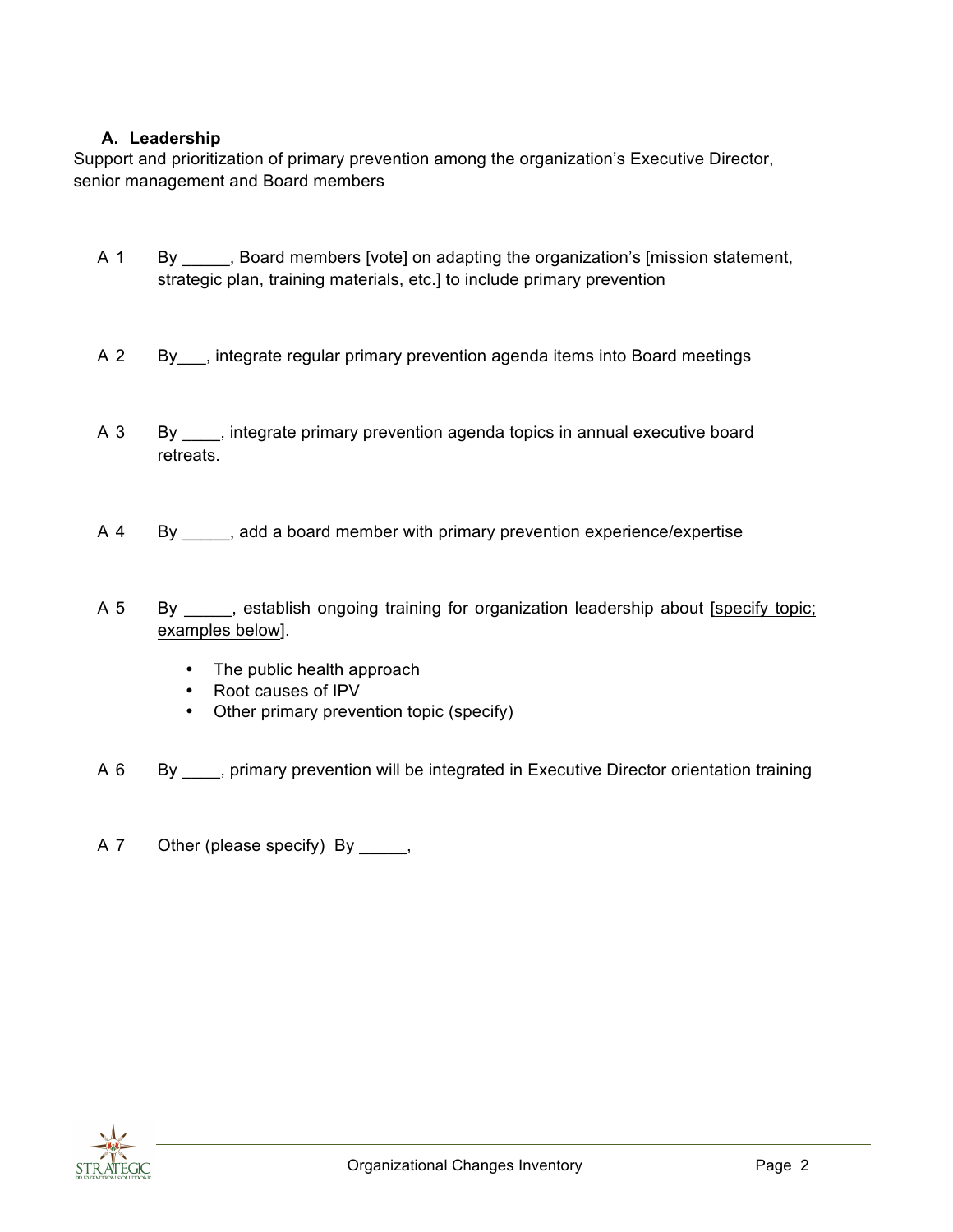#### **B. Structures and Processes**

Incorporation of primary prevention in the way the organization formally organizes and operates

- B 1 By \_\_\_\_\_, revise mission/vision statements to include the goal of primary prevention of IPV
- B 2 By \_\_\_\_\_, update or create [specify organization communication items/materials] with a focus on [specify content, some examples include]:
	- Primary prevention content
	- Primary prevention frameworks
	- Healthy relationships
	- Working with men and boys
	- Preventing teen dating violence
	- Other primary prevention topic (please specify)
- B 3 By \_\_\_\_\_, include IPV primary prevention in the organization's legislation/advocacy talking points.
- B 4 By \_\_\_\_\_, add a section to the organization website about prevention of IPV
- B 5 By \_\_\_\_\_, the newsletter has a regular section on prevention of IPV
- B 6 By \_\_\_\_, incorporate primary prevention materials on regular listserv announcements
- B 7 By \_\_\_, utilize [specify data and/or theory] to establish an evidence base that will inform the organization's primary prevention [specify intended changes; some examples include]:
	- Organizational changes or
	- Prevention efforts

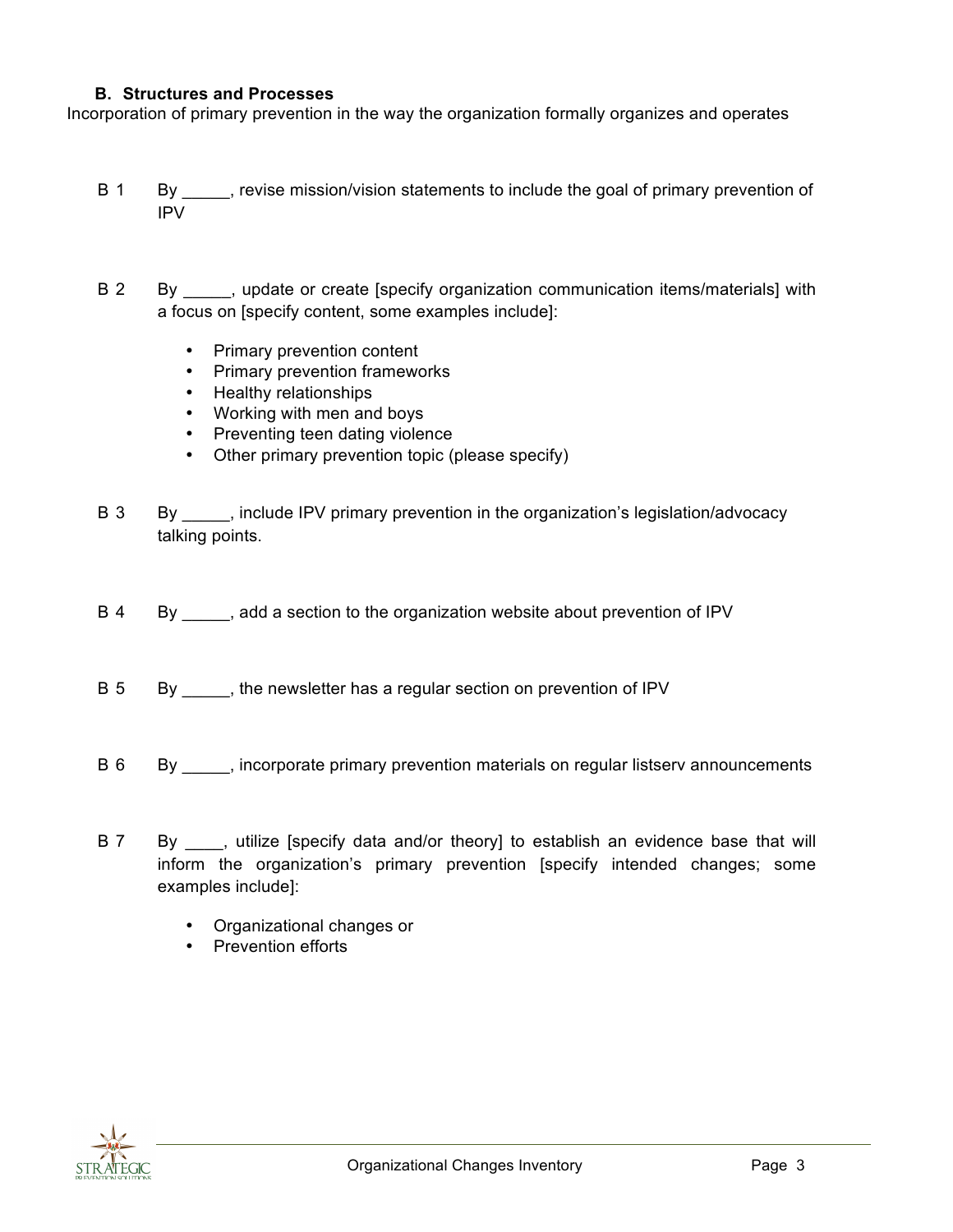- B 8 By \_\_\_\_\_, use [specify data source] to inform IPV prevention priority areas or strategic partnerships. Some examples of data sources include:
	- State healthy relationship data
	- BRFSS data
	- Prevalence data
	- Demographic data on perpetrators or victims
	- Other data source (specify)
- B 9 By \_\_\_\_, incorporate specific IPV primary prevention [goals/objectives/strategic targets] in the organization's strategic plan
- B 10 By \_\_\_\_, add IPV primary prevention resources to the organization library.
- B 11 Other (please specify) By \_\_\_\_,

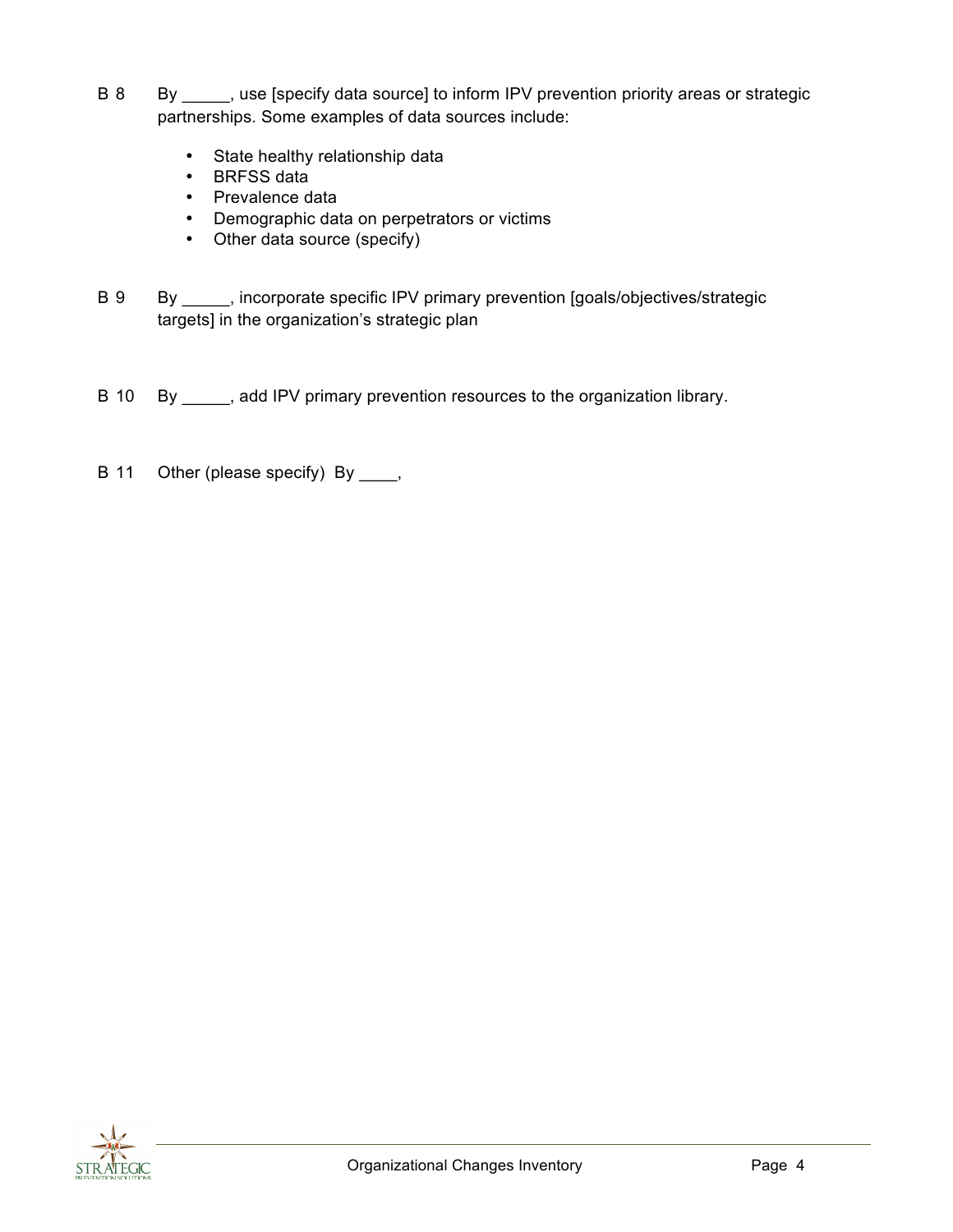### **C. Staffing**

Incorporation of primary prevention in the way in which staff members are trained, organized and operate within the organization

- C 1 By \_\_\_\_\_, form a staff team or workgroup to work on primary prevention of IPV C 2 By \_\_\_\_, add primary prevention focus to an existing staff work group or planning group within the organization C 3 By \_\_\_\_, include primary prevention goals within staff individual development plans C 4 By \_\_\_\_\_, incorporate IPV prevention topics into regular staff meetings C 5 By \_\_\_\_\_, revise standard staff training materials to include primary prevention C 6 By Rold regular staff trainings specifically on IPV Primary prevention
	- C 7 By \_\_\_\_, add primary prevention component to staff training materials
	- C 8 By \_\_\_\_\_,add a staff member whose primary work is in primary prevention of IPV
	- C 9 By \_\_\_\_\_, revise [Americorps/student intern/volunteer] positions to focus on primary prevention
	- C 10 By \_\_\_\_\_, revise all organization job descriptions to include prevention activities for staff members work on
	- C 11 By \_\_\_\_\_, revise insert name(s) of position(s) job description to include prevention activities

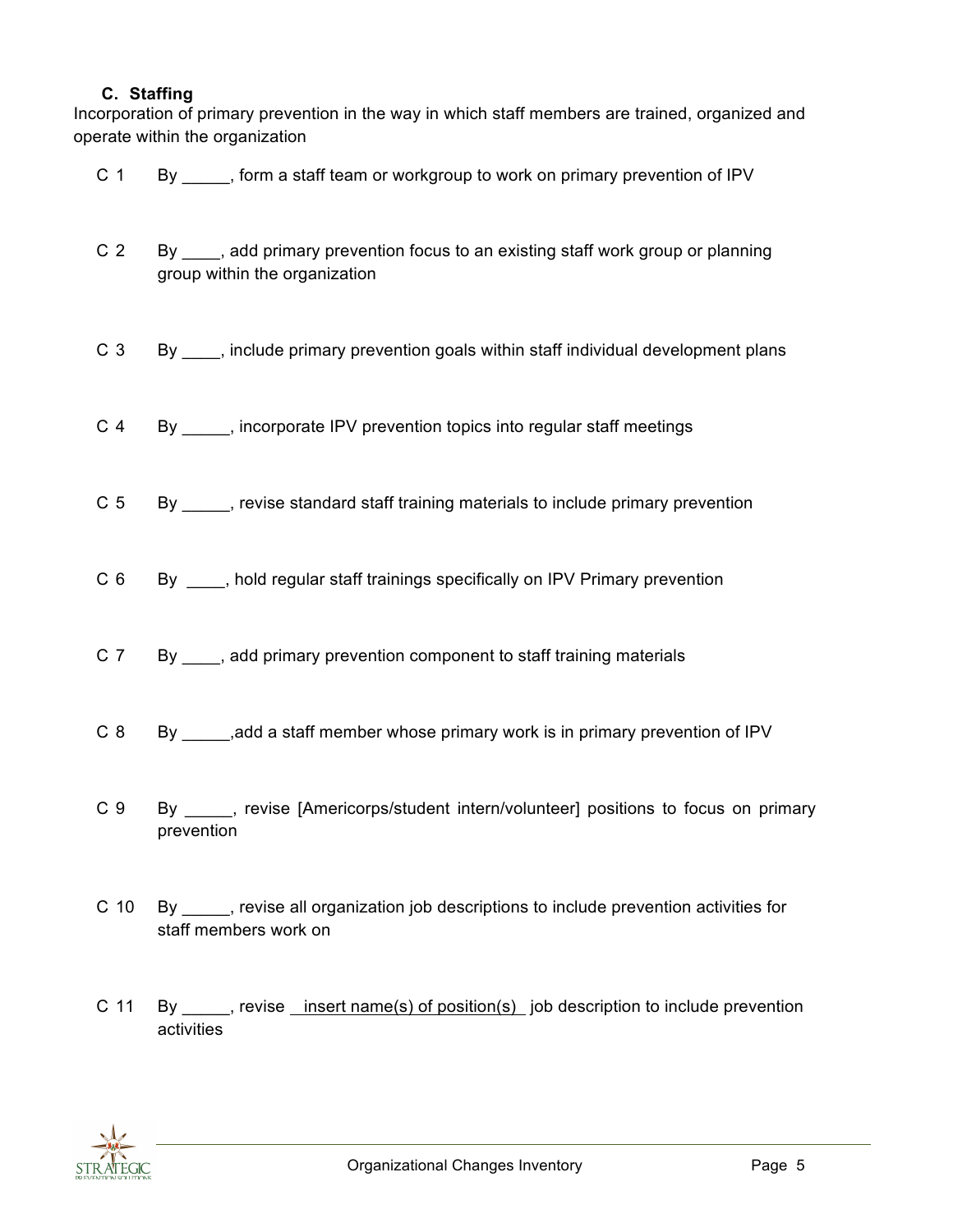- C 12 By\_\_\_\_\_\_, include primary prevention components in standard staff orientation materials
- C 13 By \_\_\_\_\_\_, require all staff to [annually/quarterly/other time frame] receive primary prevention training/TA.
- C 14 By \_\_\_\_, increase staff access to current research on \_\_\_\_\_\_.
	- Incidence and prevalence of IPV
	- Risk and protective factors of IPV
	- Best practices for IPV primary prevention

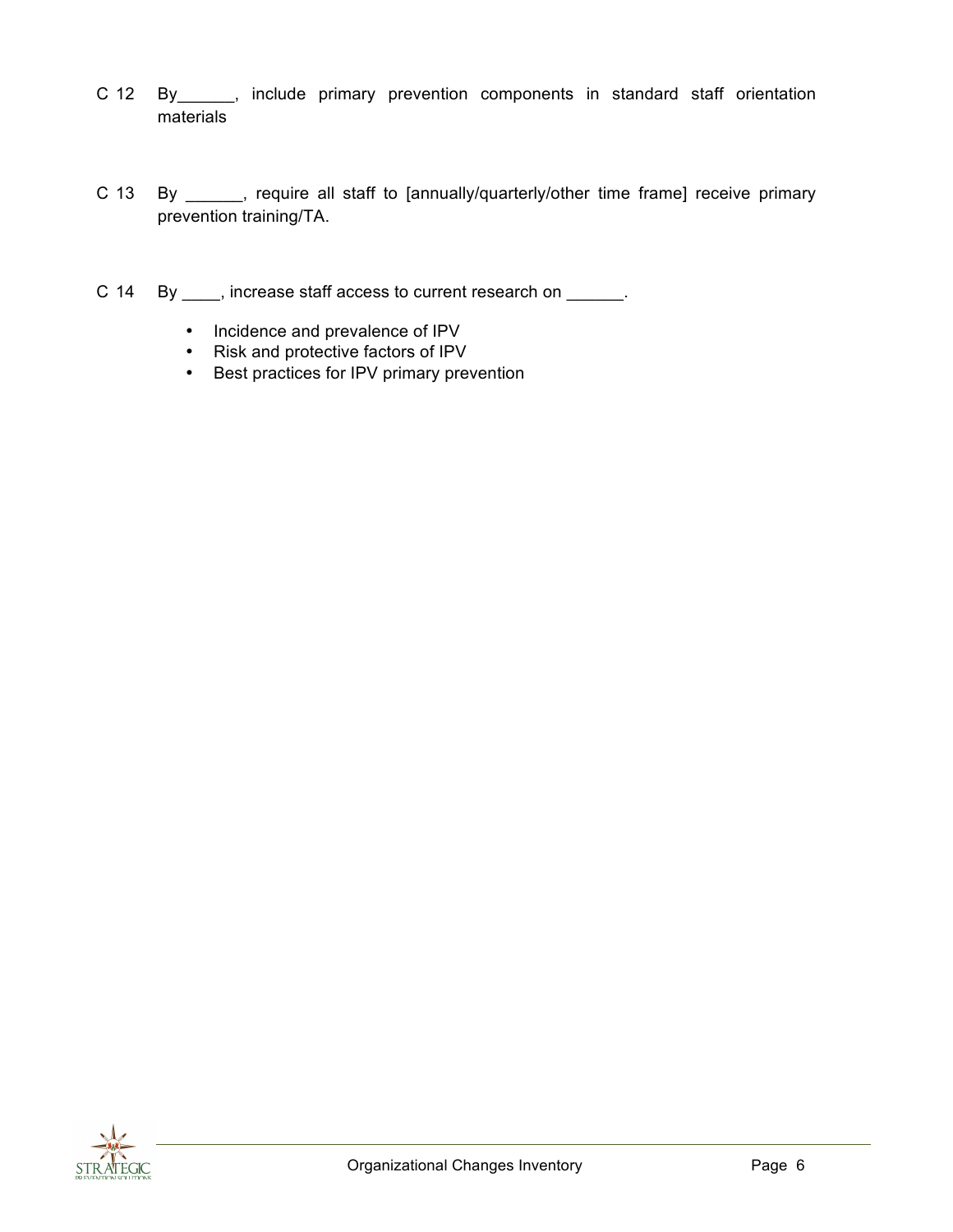# **D. Partnership Development**

Engaging new partners or developing existing partnerships for the purpose of building and/or supporting primary prevention work

- D 1 By \_\_\_\_\_, establish a new partnership/enhance an existing partnership with  $\_\_$ 
	- Organizations working with men and boys
	- Specifically with men to plan or implement prevention efforts
	- A healthy relationship program
	- A mentoring program
	- A state committee
	- A state task force
	- A state workgroup
	- A different organization interested in or currently conducting IPV primary prevention work (please specify)

#### **E. Resource Development**

Pursuing and attaining funding or in-kind support for primary prevention work

- E 1 By \_\_\_\_\_, apply for/receive funding specifically for IPV prevention activities.
- E 2 By \_\_\_\_\_, partners provide [name in-kind resources] to the organization to support primary prevention work.
	- Materials
	- Supplies
	- Staff time from partners
	- Other (please specify)
- E 3 By designate a % of general funds raised to support primary prevention initiatives
- E 4 By \_\_\_, incorporate primary prevention as priority for board development (i.e. fundraising area).
- $E = 5$  Other (please specify) By  $\qquad$ ,